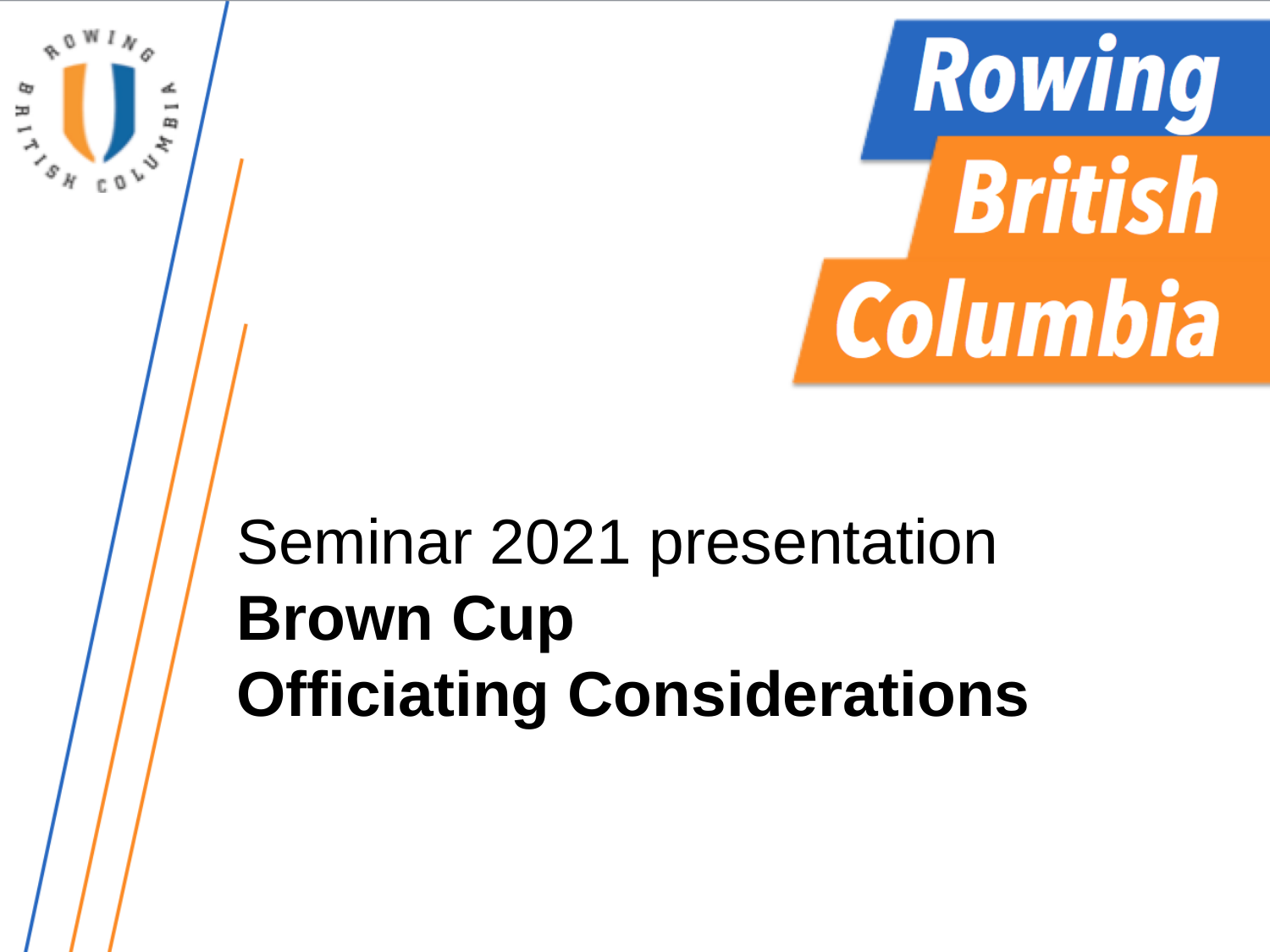### Brown Cup 2/14

Longstanding rivalry:

University of British Columbia *versus* University of Victoria Races:

4 Dual style head-to-head 8+ 8 crews ((Men, Women X Reserve, Varsity)

Simplified itinerary:

Coin Toss, Tale of the Tape, launch (every 30 minutes); Race (1 hour after CT)

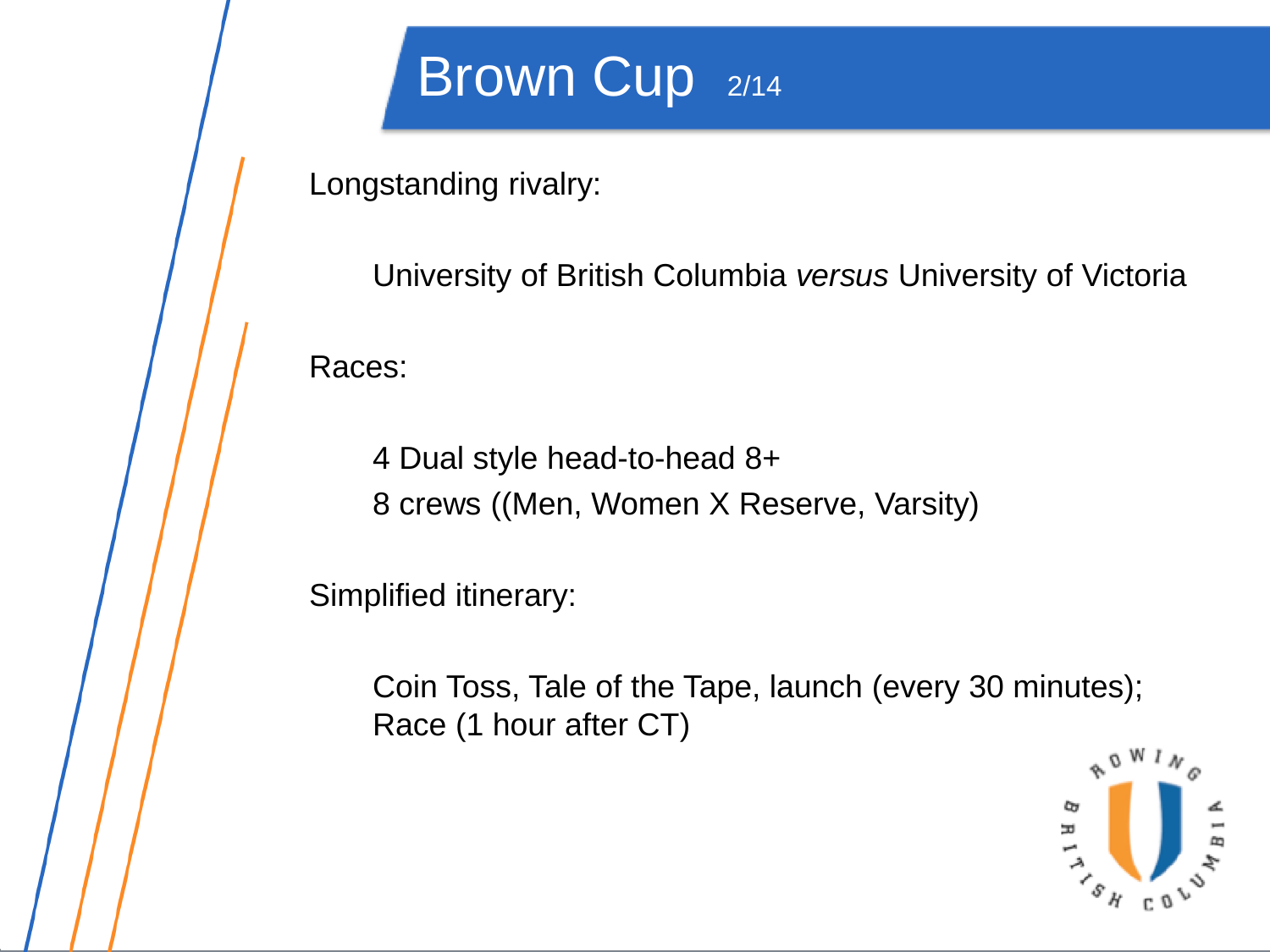### Brown Cup 3/14

#### **Brief History**

Men's crews first raced in 1991 on the Gorge Waterway (Esquimalt, Saanich and Victoria). Women's crews were added in 1992 in Coal Harbour. (Mainland course is now on the Fraser River (Richmond) from Mitchell Island to the John M S Lecky UBC Boathouse.) The Brown Cup Trophy has been awarded to the winners of the Varsity races since 1993 (with the Brown Cup Oar travelling to the winners' boathouse). The Joe Dowd - Howie Campbell Cup has been awarded to the winners of the Reserve races since 2014.

Recent Men's Varsity times have varied between 07:23 and 10:26 on the Fraser River and 08:47 and 10:38 on the Gorge Waterway depending on currents, distance, ... and crews, w  $I_{N_A}$ 

Ε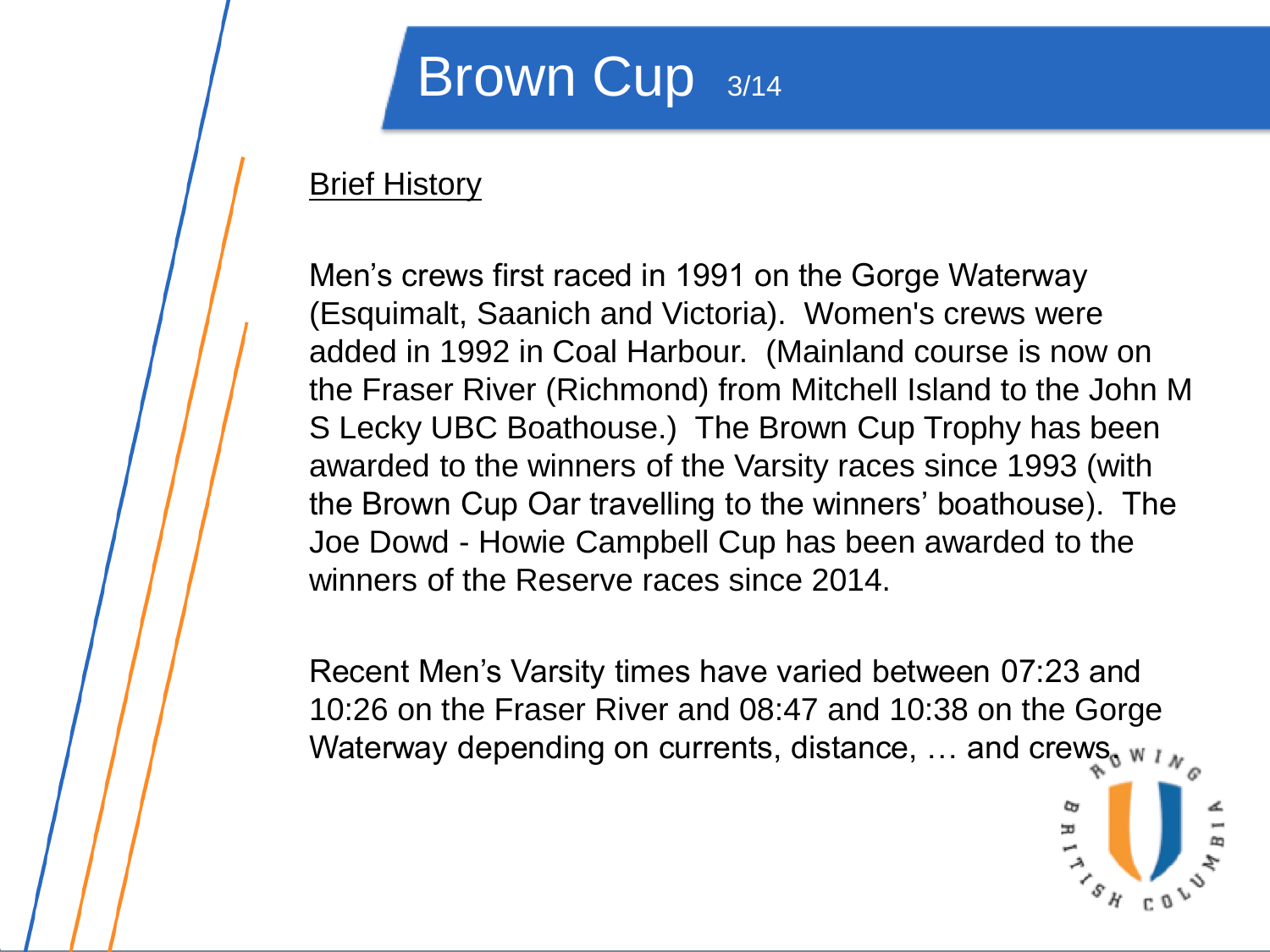### Brown Cup 4/14

#### See the above in more detail at<https://www.browncup.ca/>



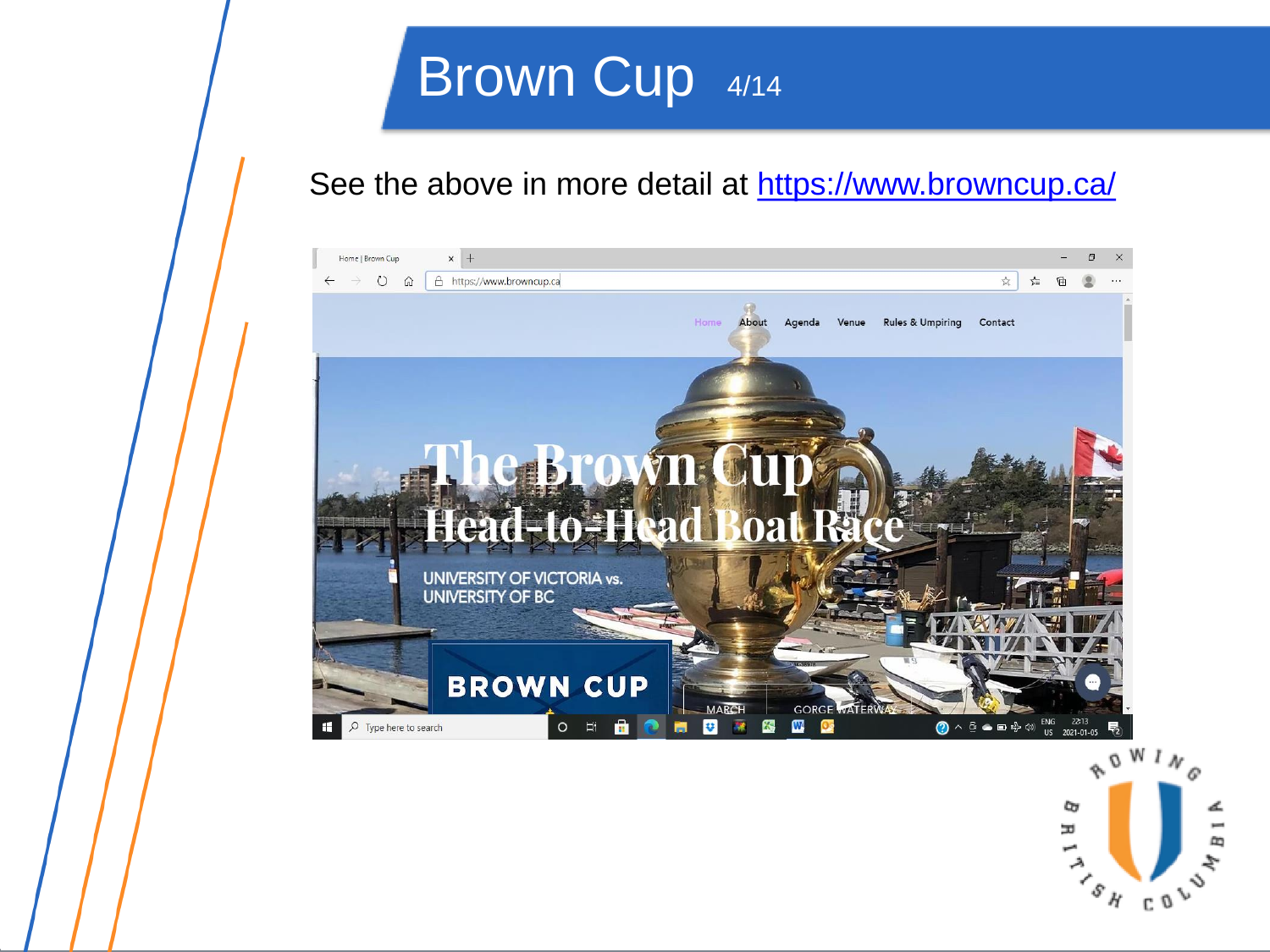## Brown Cup 5/14

#### The Gorge Waterway course

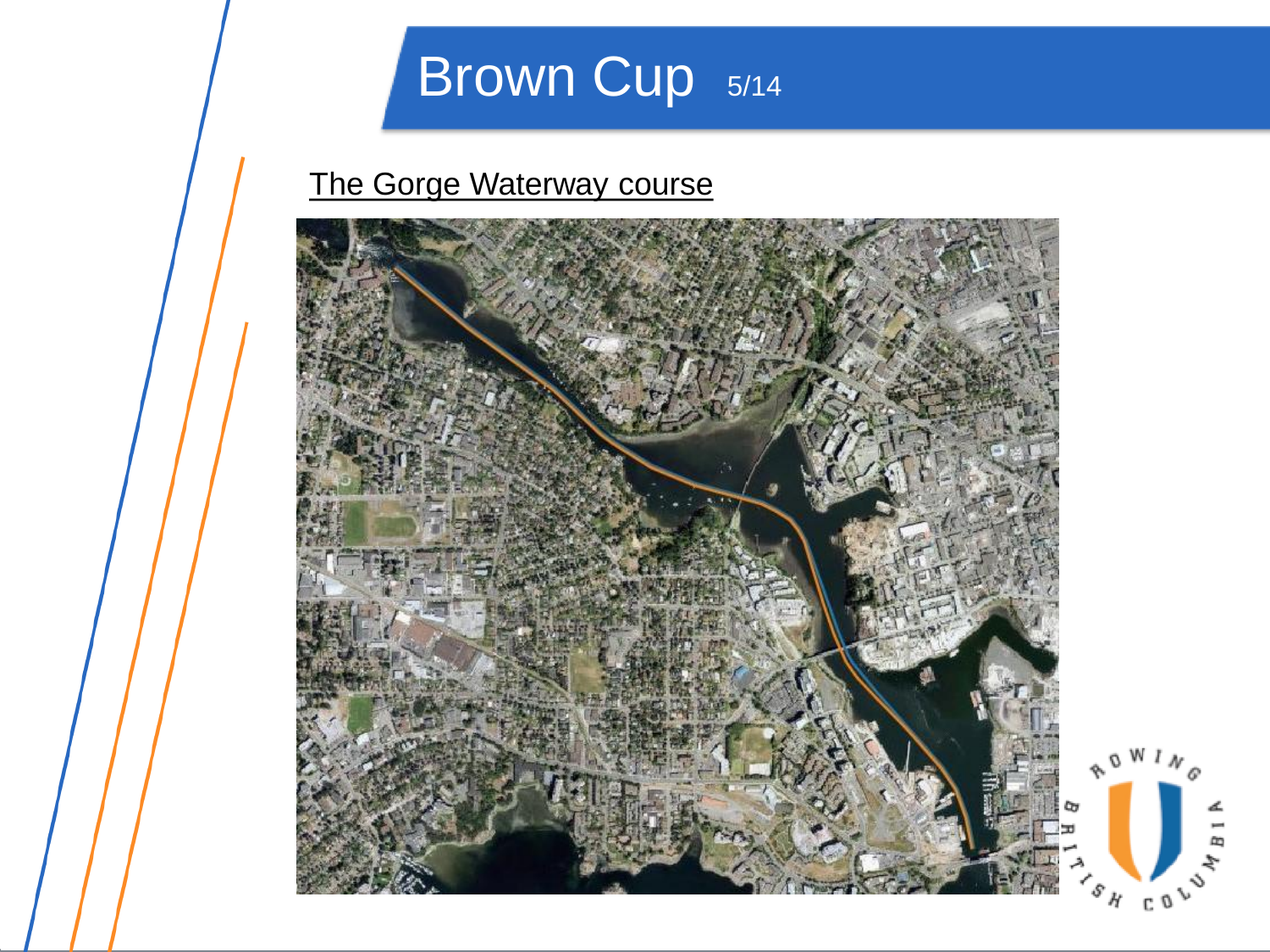### Brown Cup 6/14

**YouTube** 

#### Brown Cup - UBC *vs* UVic - Gorge Waterway (2016 \*)

Women's Varsity Race - Drone (Proposed new Start visible at 0:01/14:50, Curtis Point at :40, docks at 1:45, Selkirk Trestle at 3:45, navigational aid at 5:10, Point Ellice Bridge at 6:10, Point Hope at 6:45, Finish at old Johnson Street Bridge 3.0 km \*\*) - UVic:

<http://www.youtube.com/watch?v=YWqai-W6uEQ>

Women's Varsity Race (Selkirk Trestle at 2:25/5:57):

[https://www.youtube.com/watch?v=3j\\_ZWCUmH\\_w](https://www.youtube.com/watch?v=3j_ZWCUmH_w)

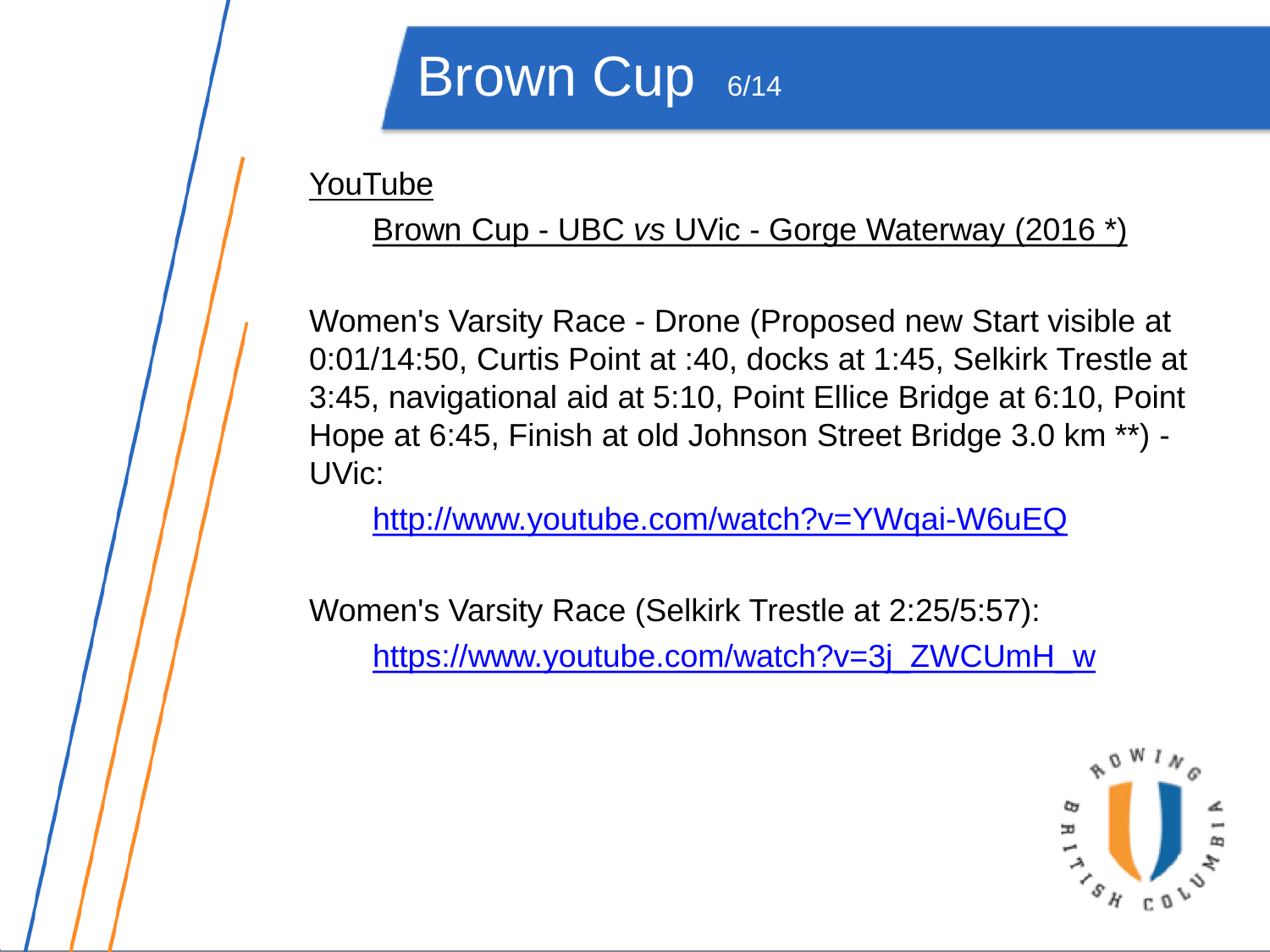### Brown Cup 7/14

\* The Brown Cup and Reserves Race Rules of Racing were re-written for 2019. Emphasized is that Race Umpires will now direct crews in plenty of time to prevent their crossing the center line between stations/lanes. No longer will a clashing of blades (or switching stations even with clear water) be tolerated.

\*\* Finish at Ship Point in the Inner Harbour 3.5 km in 2019

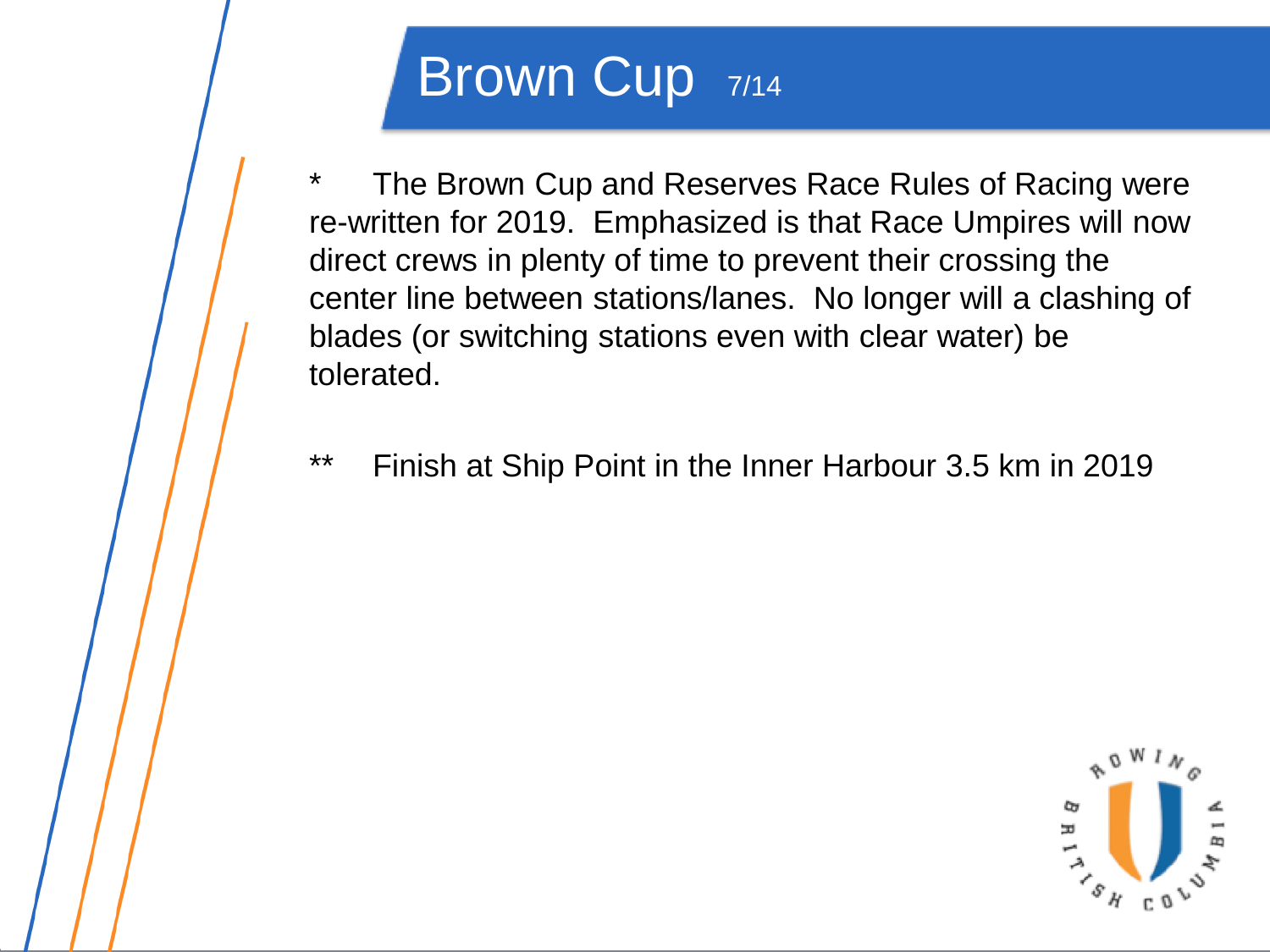### Brown Cup 8/14

Men's Varsity Race - Drone (Proposed new Start visible at 0:50/9:39, Curtis Point at 1:10, docks at 2:10, Selkirk Trestle at 4:25, navigational aid at 5:20, Point Ellice Bridge at 6:40, *Point Hope at 7:20 \*\*\**, Finish at old Johnson Street Bridge) - UVic 9:01.42:

<https://www.youtube.com/watch?v=XI0Uas87E98>

Men's Varsity Race (Selkirk Trestle at 1:19/3:46):

<https://www.youtube.com/watch?v=AvyLhPkDGMI>

Aggressive coxswains had been the chief bane of Race Umpires, but, for the totally unexpected, see "*Point Hope at 7:20*" above.

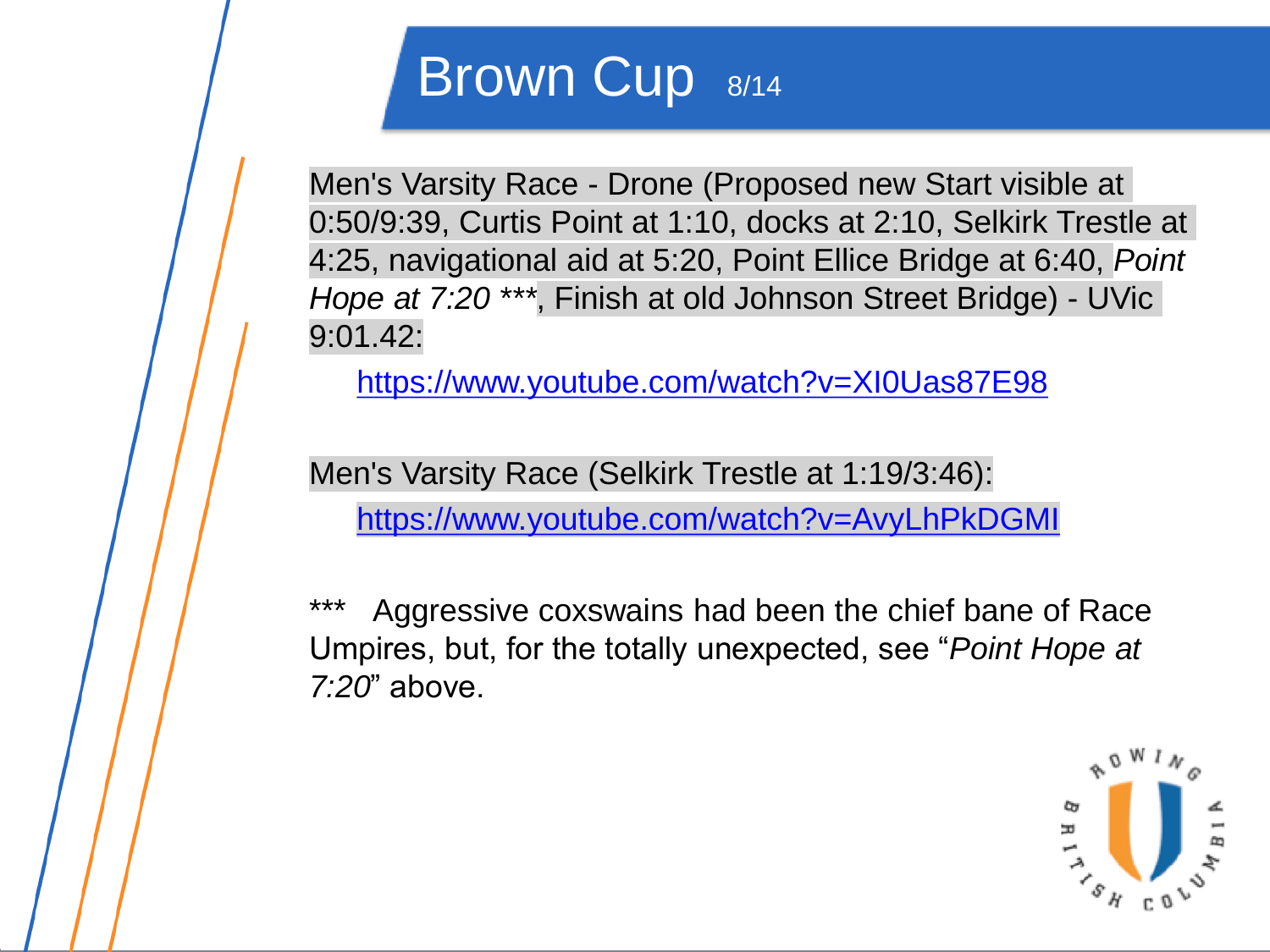### Brown Cup 9/14

Officiating Considerations (/Critical differences from other races)

1 Preventing encroachment -- remaining on station

There is no buoy line and the course is not straight. The fastest course can vary due to currents and shallow water and the coxswains will be trying to take advantage of it. Until 2019, inter-leaving and minor clashing of blades was almost an expectation. Now, Race Umpires are to direct crews in plenty of time to prevent their crossing the center line between stations/lanes (even if ahead with clear water).

2 Entry to the Selkirk Trestle

The crews must pass through perpendicularly so as to not converge before the (starboard turn) navigational aid.  $s_{H}$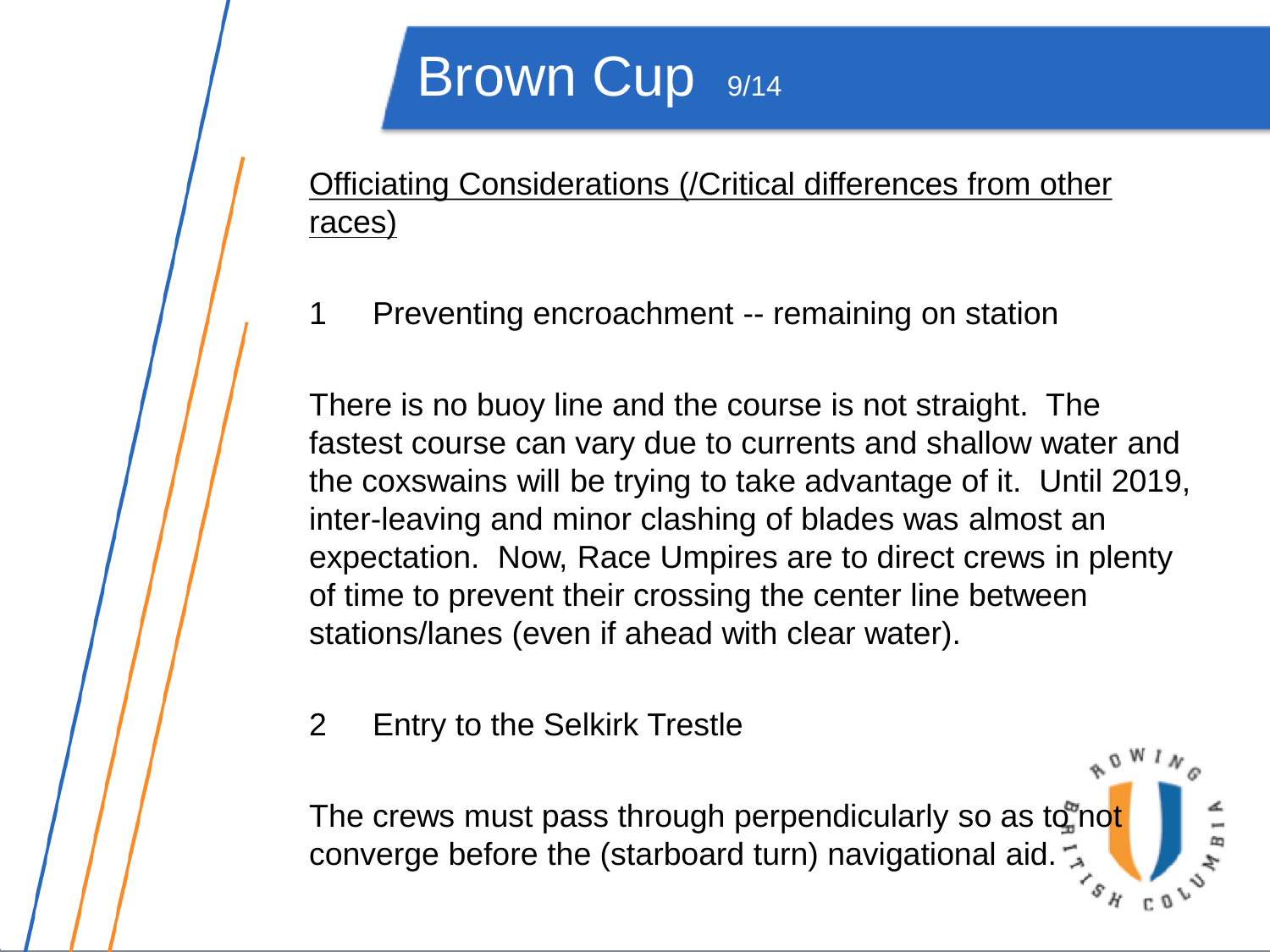### Brown Cup 10/14

#### 3 Turns

Umpires are to anticipate the greater lane "width" required for turns than in a typical straight-line Sprint race (where RCA Rules of Racing state that lanes shall have a minimum width of 13.5 m). An 8+ is approximately 7 m (blade tip to blade tip) wide ... typically leaving about 6 m of separation between competitors in a Sprint. We often witness a prolonged nervewrenching 1 m in the Brown Cup! However, on a 45 degree turn, a Hudson shell's 17.4 m length will cause an additional 6 m of lane obstruct ion … suddenly leaving no margin of safety.

4 Shallow water at points of land projecting toward the course

Curtis Point just after the old Start was one such example. These require both crews to stand off far enough for optimal racing conditions.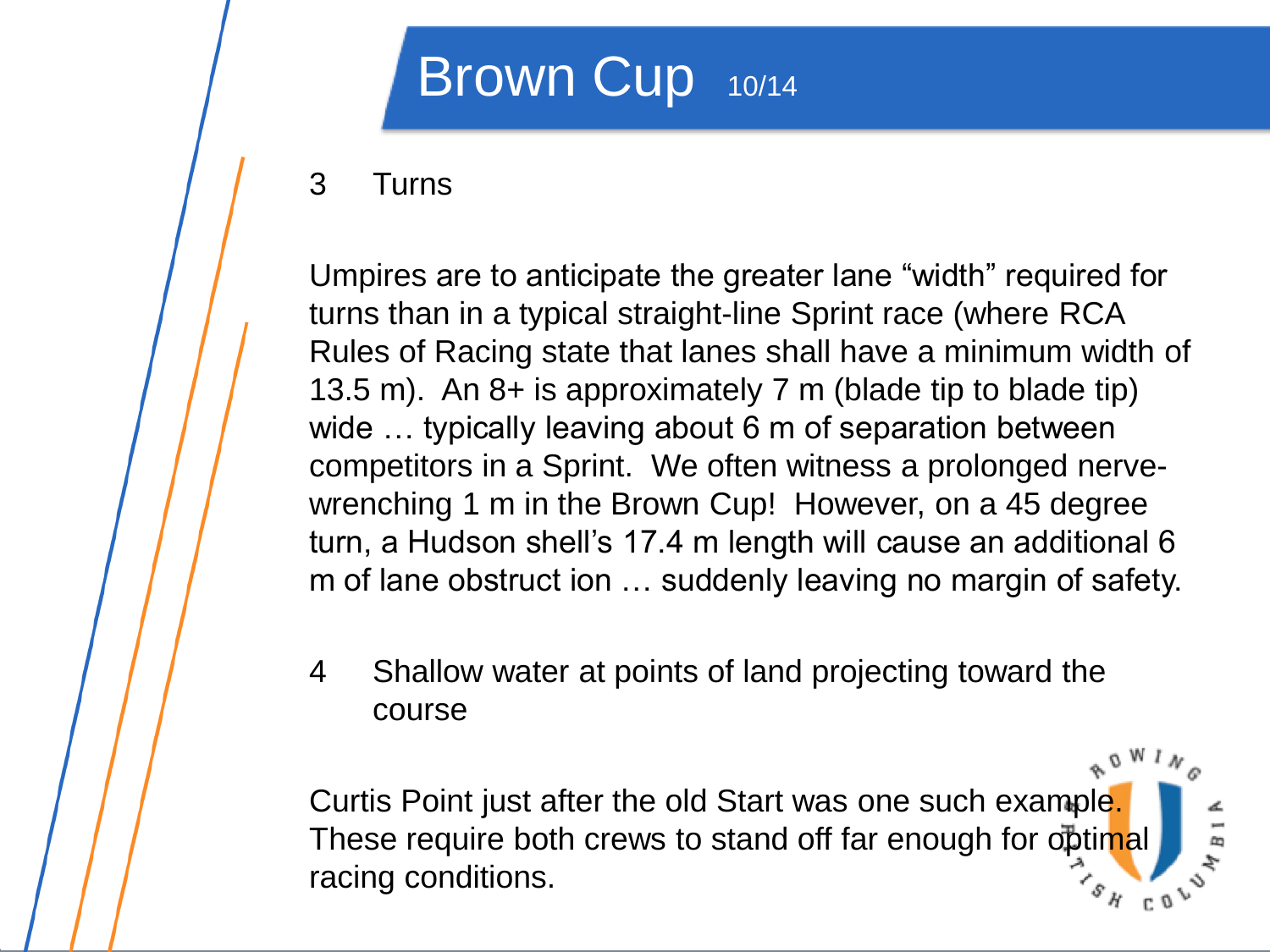### Brown Cup 11/14

#### **Event Enhancements**

For 2020, a Sport Tourism grant for branding and sponsorship spanning 2 years led to a stand-alone committee with a Project Manager elevated from the usual UBC or UVic individual organizations.

Course improvements are to include a new Start at the rock wall at the foot of McNaughton Ave (eliminating past concerns of Tillicum Narrows' current and lateral spacing) … and with boat holders. The new Finish Line was to be right in the scenic Inner Harbour perpendicular to the CPR Steamship Terminal Building. The intent is to also to launch from there with dignitaries, pomp and ceremony amongst the iconic backdrops of Empress Hotel and Legislative Assembly in  $\sqrt{m}$ partnership with Tourism Victoria and others. Shorter Alumni races are to be a prelude.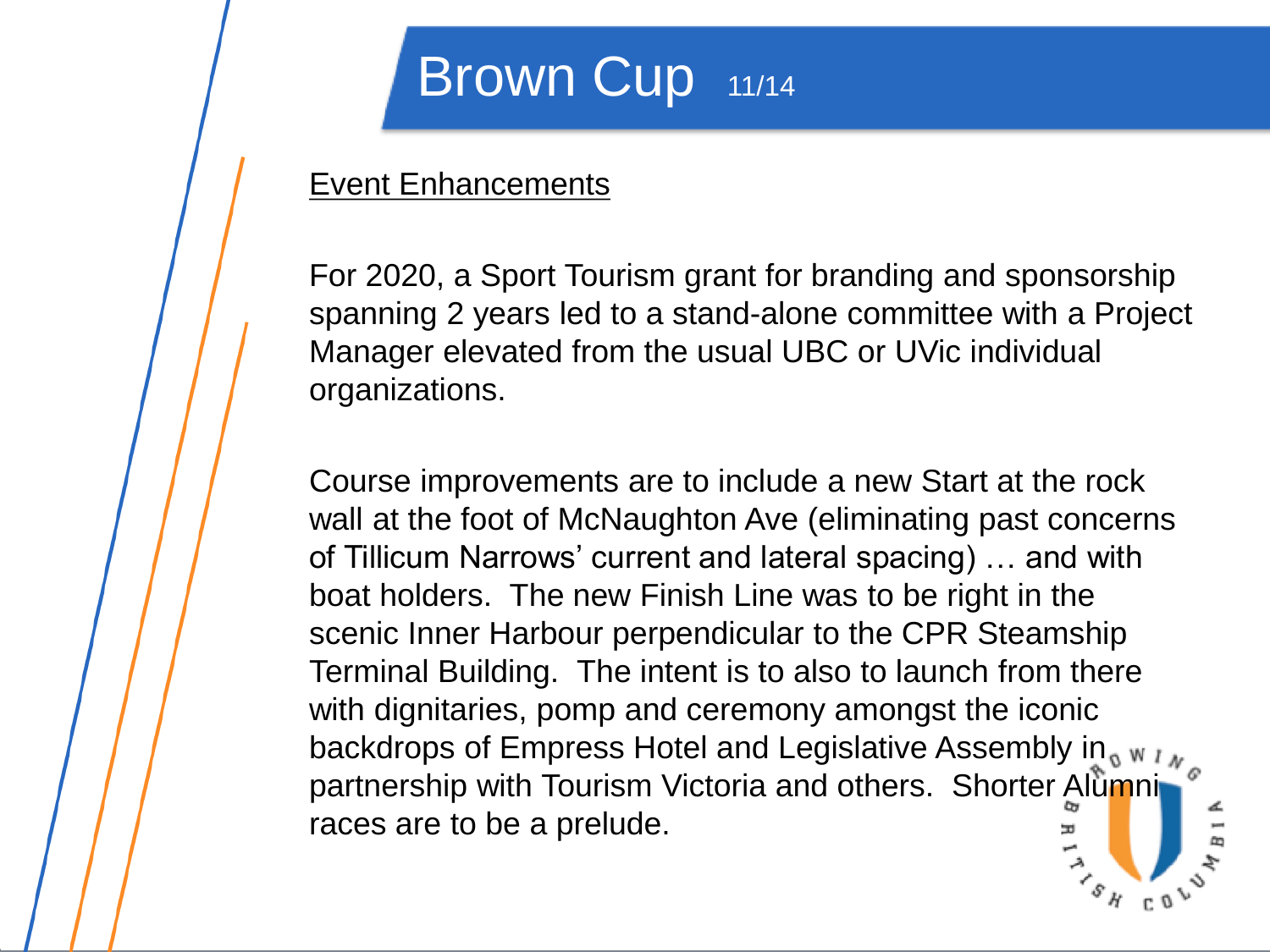### Brown Cup 12/14

Another interesting feature of the new organization is a Technical Sub-Committee consisting of 4 Coaches that has been brain-storming various other "operational enhancements". They did experiment in the February UVic Trial Eights with an LOC "Caller/Guide" and an Umpire relegated to after-the-fact adjudication. As the Chief Umpire of the day, I now have a multitude of (primarily evidence based) reasons to firmly oppose this concept.

As most of us are aware, this end of March regatta was the second casualty of Covid-19 cancellations.

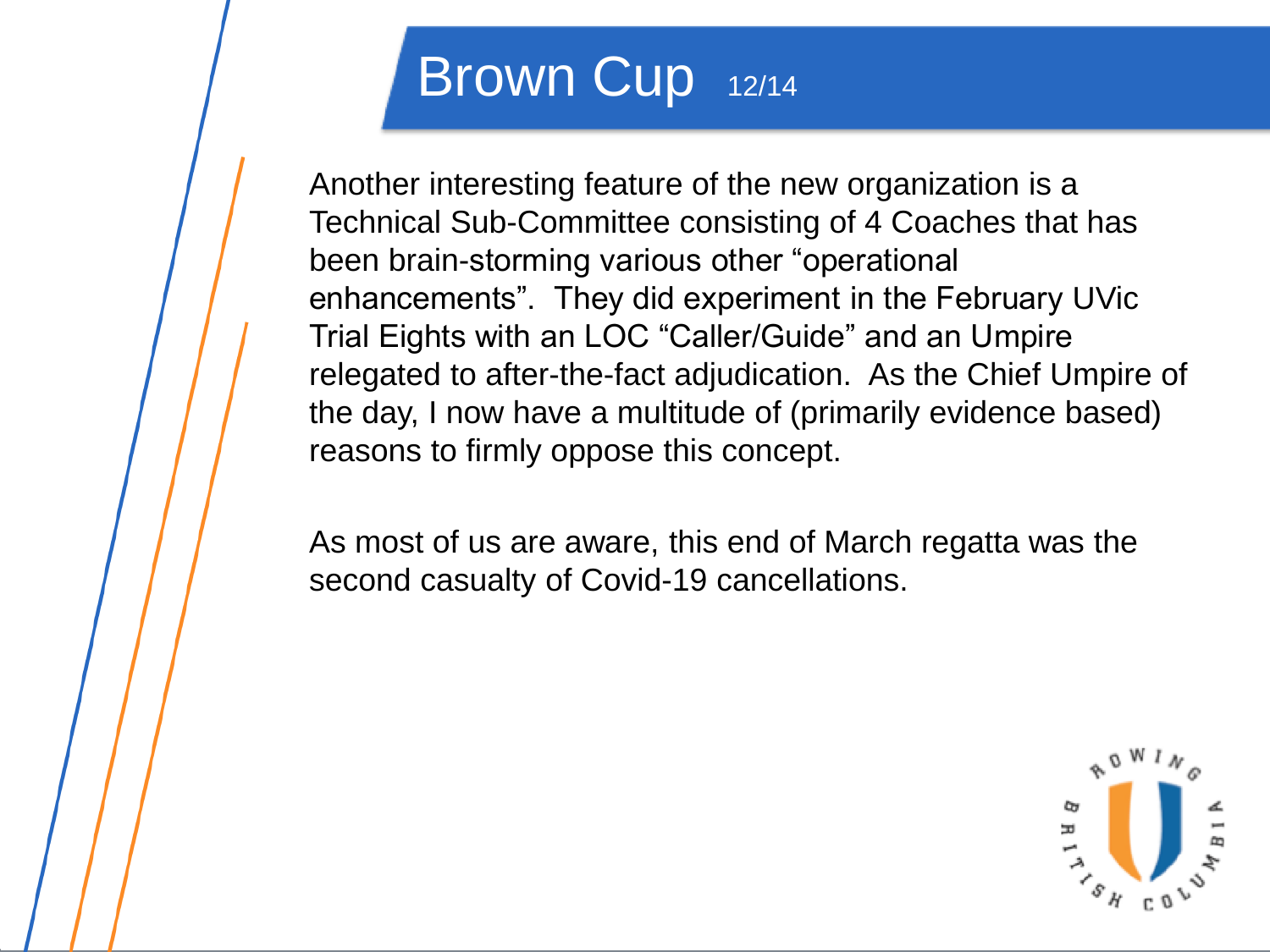### Brown Cup 13/14

#### Umpire roles (2020 and beyond)

There is a great deal of pressure from the LOC for each race's officiating to be above reproach. One simplistic solution would be to ensure the involvement of only Trial Eights &/ Brown Cup "experienced" Umpires. With the vagaries of jury signups and attrition, plus limited launch capacities, this was far from guaranteed.

However, the Race Umpire Launch will now be a Stillwater 25 which should permit both an experienced Primary plus a possibly new to the Brown Cup Secondary aboard. For each subsequent race, rotating the (previous) Aligner to Starter, Primary to Aligner, Secondary to Primary, and Starter to Secondary should ensure the integrity of each race and  $\sqrt[n]{\mathbb{R}}$ increase the experience pool for subsequent years.

H